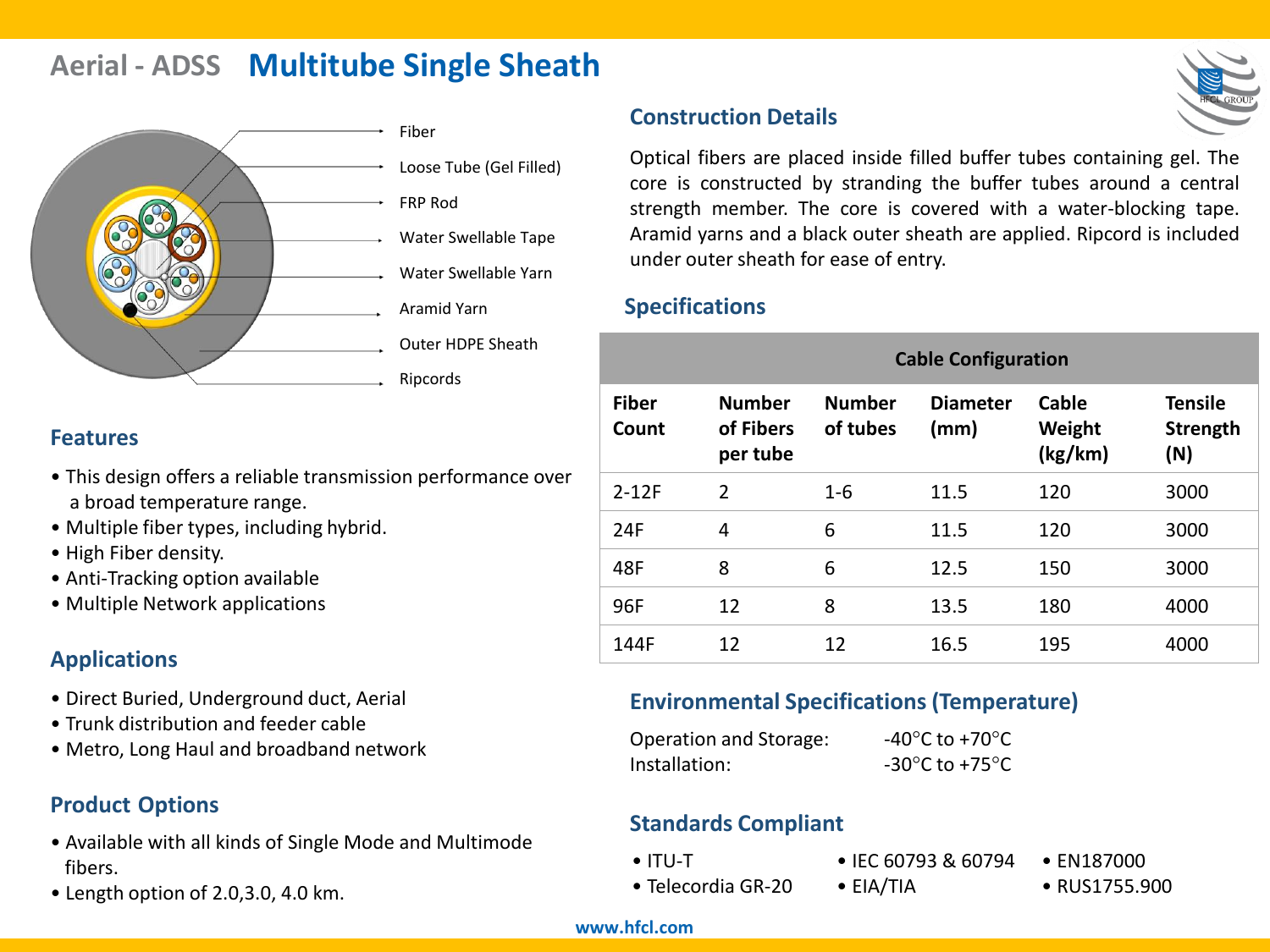# **Aerial - ADSS Multitube Double Sheath**



#### **Features**

- This design offers a reliable transmission performance over a broad temperature range
- Multiple fiber types, including hybrid
- High Fiber density
- Improved compressive strength
- Double sheath design makes it rugged
- Anti tracking option available
- Multiple Network applications

#### **Applications**

- Direct Buried, underground duct
- Trunk distribution and feeder cable
- Metro, Long Haul and broadband network

#### **Product Options**

- Available with all kinds of Single Mode and Multimode fibers.
- Length option of 2.0, 4.0 km.

### **Construction Details**

Optical fibers are placed inside filled buffer tubes containing gel. The core is constructed by stranding the buffer tubes around a central member. The core is wrapped with flexible strength members covered with a water-blocking tape, then encased with a black inner sheath. Aramid yarns and a black outer jacket are applied. Ripcords are included under each sheath for ease of entry.

#### **Specifications**

|                       | <b>Cable Configuration</b>             |                           |                         |                            |                                   |
|-----------------------|----------------------------------------|---------------------------|-------------------------|----------------------------|-----------------------------------|
| <b>Fiber</b><br>Count | <b>Number</b><br>of Fibers<br>per tube | <b>Number</b><br>of tubes | <b>Diameter</b><br>(mm) | Cable<br>Weight<br>(kg/km) | <b>Tensile</b><br>Strength<br>(N) |
| $2-12F$               | $\mathfrak{D}$                         | $1 - 6$                   | 13.5                    | 140                        | 4000                              |
| 24F                   | 4                                      | 6                         | 13.5                    | 140                        | 4000                              |
| 48F                   | 8                                      | 6                         | 13.5                    | 140                        | 4000                              |
| 96F                   | 12                                     | 8                         | 15.5                    | 180                        | 6000                              |
| 144F                  | 12                                     | 12                        | 18.5                    | 260                        | 6000                              |

#### **Environmental Specifications (Temperature)**

| Operation and Storage: | -40 $^{\circ}$ C to +70 $^{\circ}$ C                 |
|------------------------|------------------------------------------------------|
| Installation:          | -30 $\mathrm{^{\circ}C}$ to +75 $\mathrm{^{\circ}C}$ |

#### **Standards Compliant**

• ITU-T

- IEC 60793 & 60794 • EN187000
- Telecordia GR-20
- EIA/TIA
- RUS1755.900

#### **www.hfcl.com**